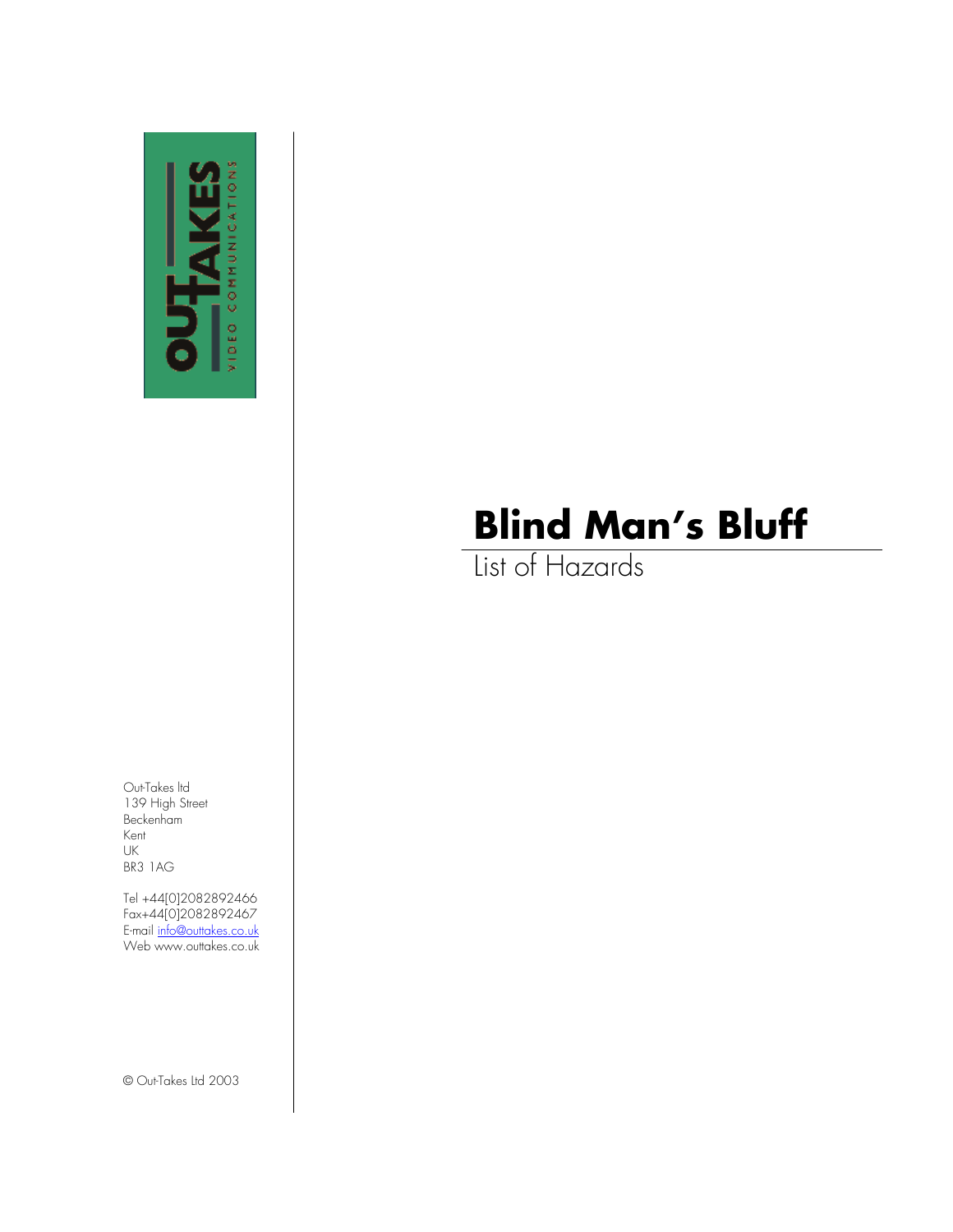List of Hazards

### *Part One*

#### **Situation 1**

Lifting heavy objects from high shelf.

No PPE as liquid in container is corrosive.

Emergency shower is blocked.

Carrying container with both hands, walking down stairs without holding on to handrail.

Emergency stop button on wall is blocked.

Guy mopping floor has not put warning notices in place.

Guy carried heavy container a long way – he should have used a trolley.

Guy leaves container outside bunded area and in a walkway.

#### **Situation 2**

Guy is using a mobile telephone whilst driving.

Guy parks in an ambulance only space.

Woman is reading whilst walking – not looking where she is going.

Guy lifting water bottle incorrectly – twisting his body and not lifting with his legs

Guy is carrying a bag with the strap trailing and running down stairs without holding on to the handrail. Also leaving fire door open.

#### **Situation 3**

Woman handling cardboard is not wearing gloves.

Pallets left in walkway making pedestrians walk onto FLT route. FLT with load raised high – driver's view is obstructed.

Woman incorrectly lifting boxes onto pallet – bending her back.

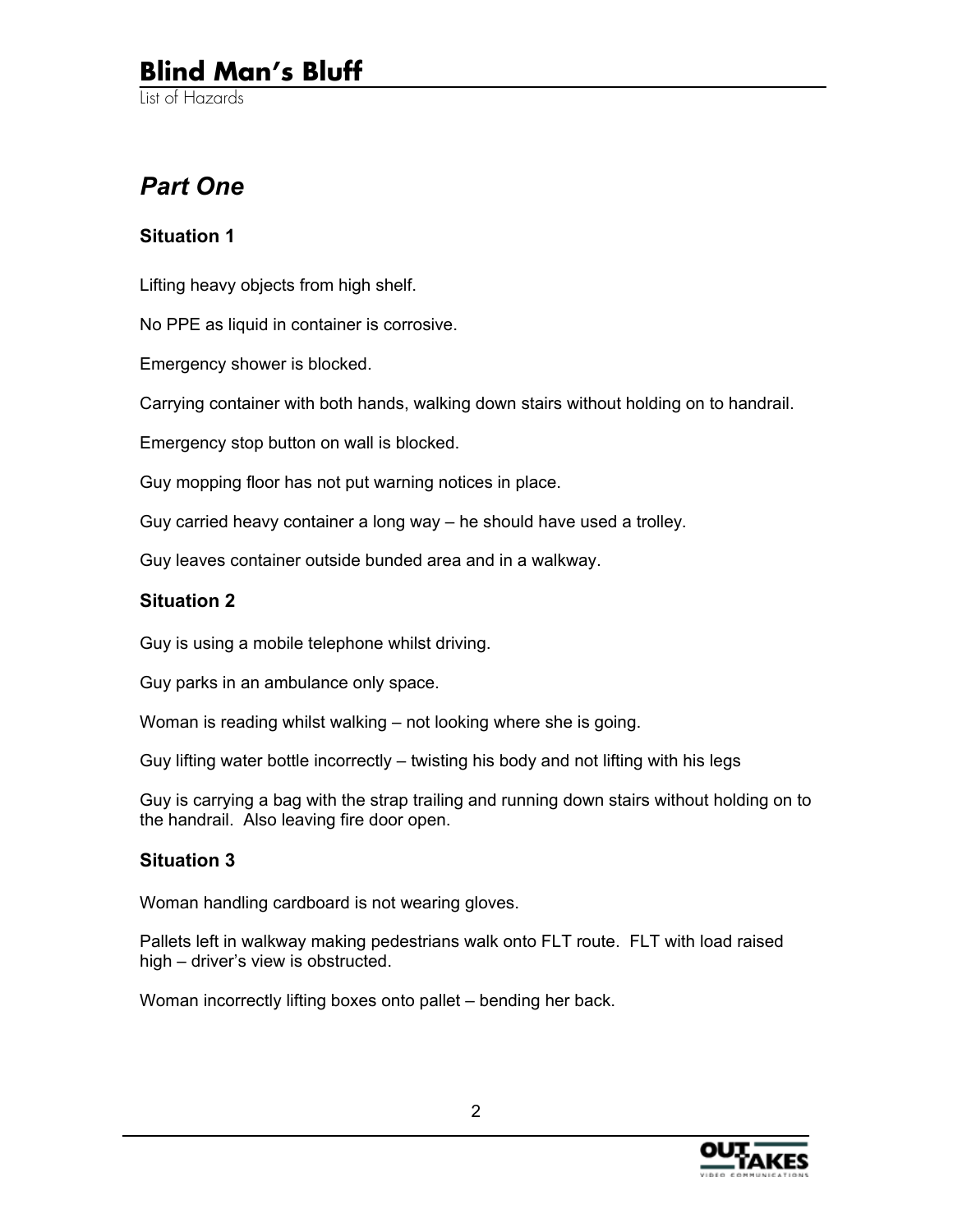List of Hazards

#### **Situation 4**

Guy working on drilling machine not wearing PPE – eye protection and does not have a guard in place.

Unlabelled bottles left on worktop.

Guy working on ladders at the entrance to the workshop has cordoned area off.

Fire exit blocked by gas cylinder.

Guy using grinding machine is nor wearing either gloves or eye protection.